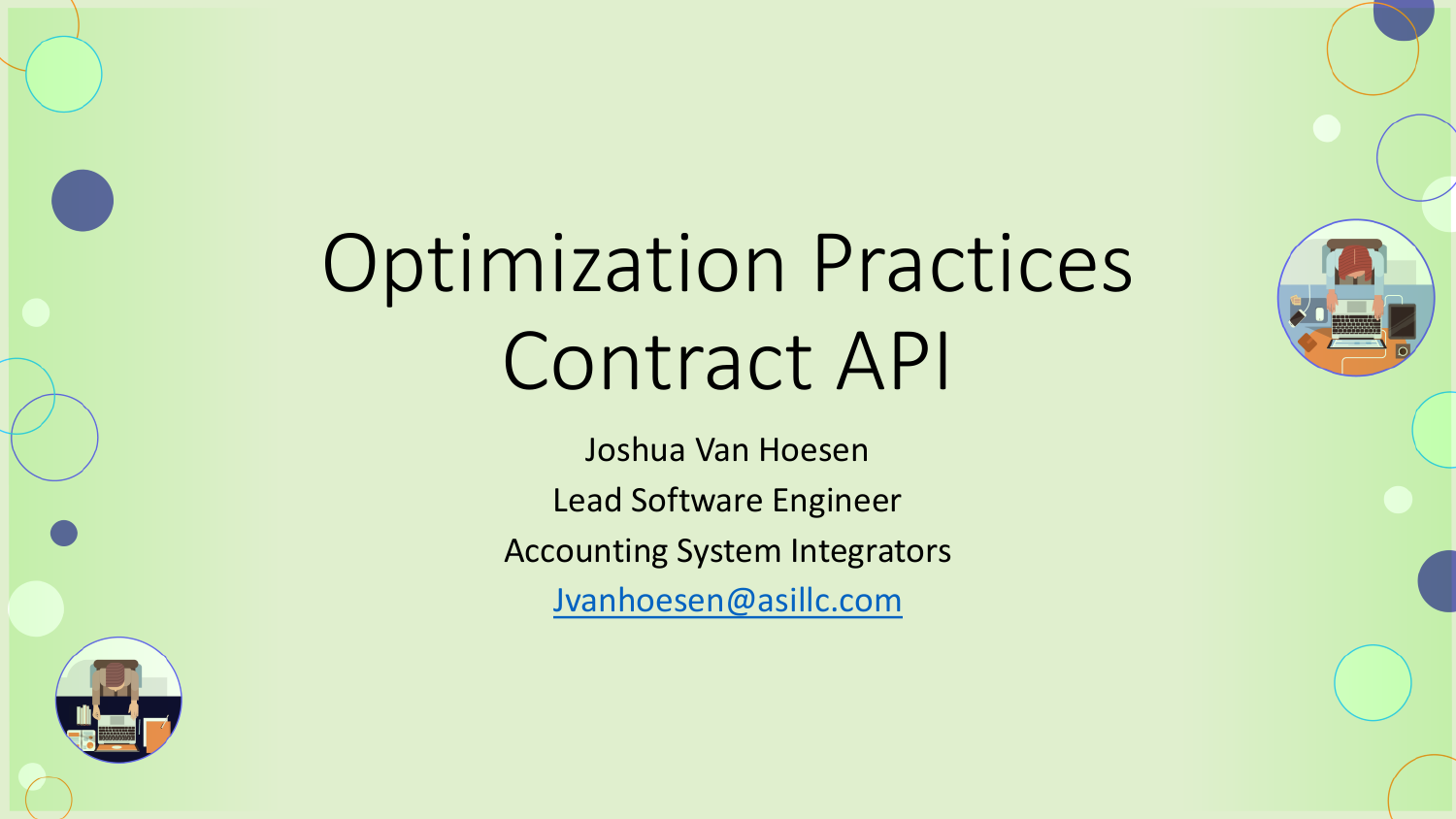#### Three points of interest

- Utilization of 'ReturnBehavior'
- Avoid Graph logic by creating Generic Inquiry for data retrieval
- Multi-Threading

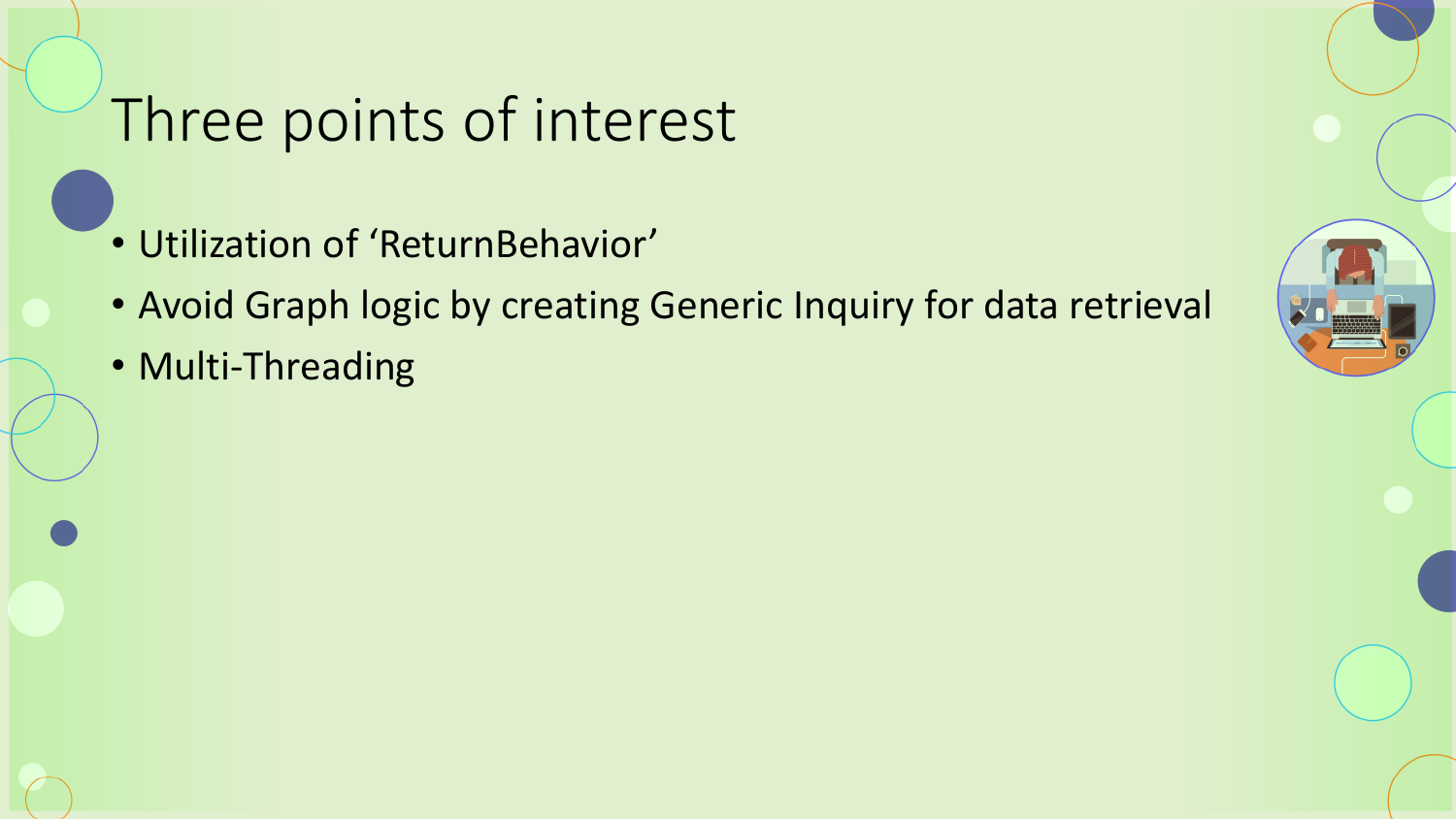## 'ReturnBehavior' is your friend.

- ReturnBehavior.All Returns all data points and child records on a request.
- ReturnBehavior. OnlySpecified Returns only those data points specified, by default no child records.
- ReturnBehavior. Only System Returns only system data points such as ID and no child records.
- ReturnBehavior.None Returns no data points and no child records.

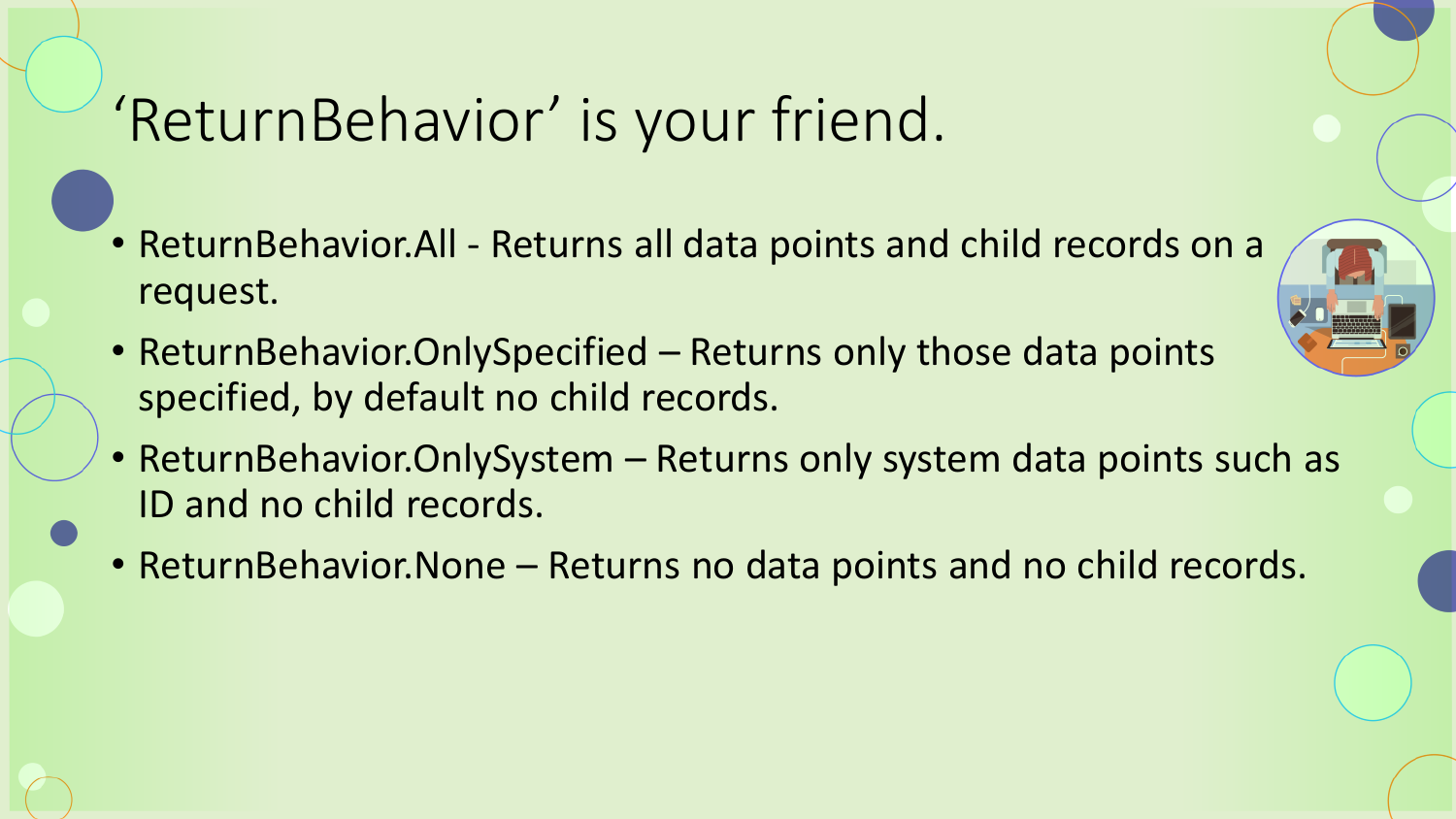## 267 Sales Orders

| Number of records | <b>ReturnBehavior</b> | <b>Details Included</b> | <b>Seconds</b> |
|-------------------|-----------------------|-------------------------|----------------|
| 267               | All                   | Yes                     | 219.5          |
| 267               | All                   | <b>No</b>               | 172.2          |
| 267               | OnlySpecified [7]     | Yes                     | 3.2            |
| 267               | OnlySpecified [7]     | <b>No</b>               | .56            |
| 267               | OnlySystem            | <b>No</b>               | .43            |
| 267               | <b>None</b>           | <b>No</b>               | .38            |

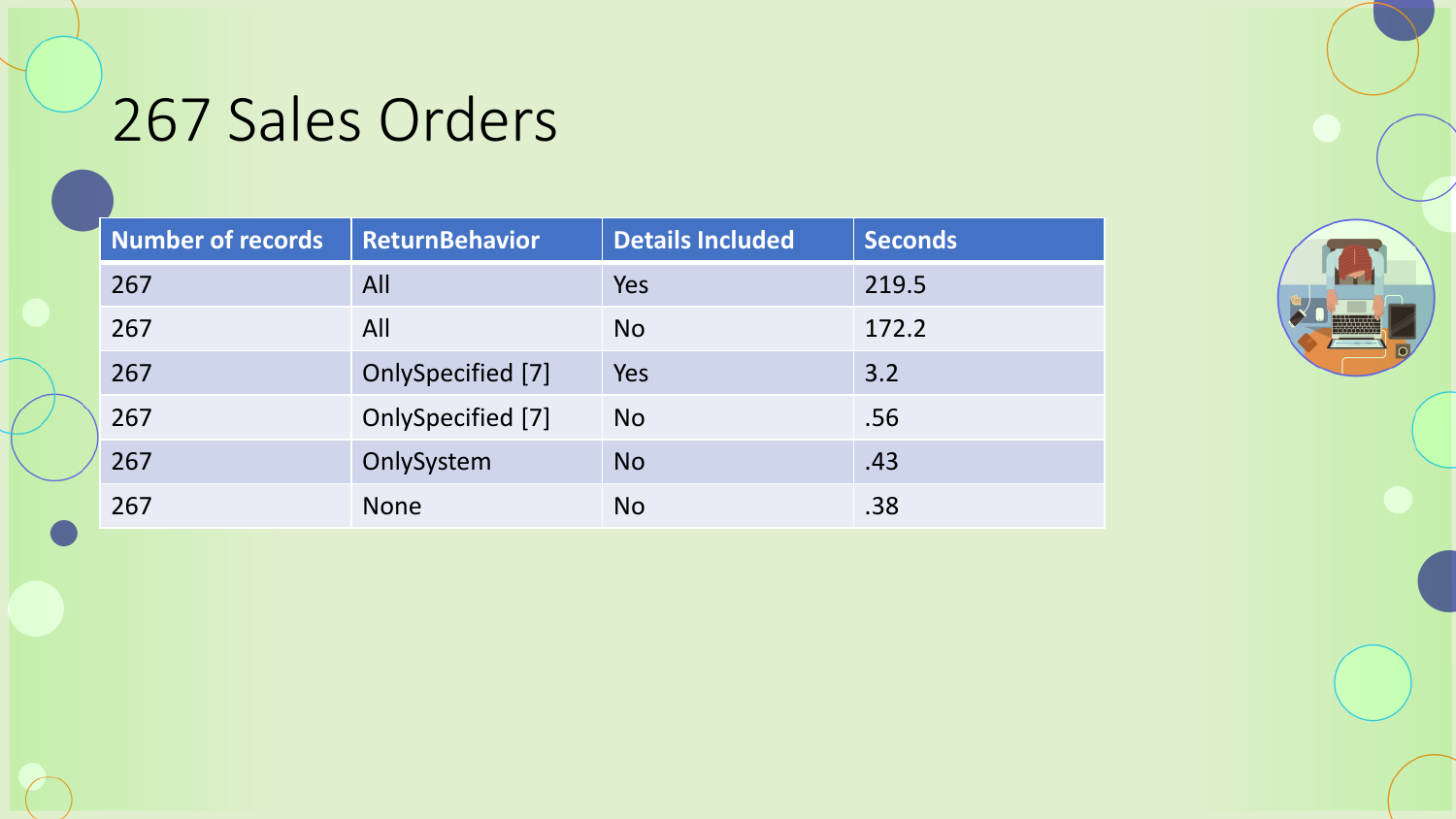### Scale of speed

$$
\frac{|v_1 - v_2|}{\frac{(v_1 + v_2)}{2}} \times 100 = ?
$$

| <b>Number of</b><br>records | <b>ReturnBehavior</b>  | <b>Details</b><br><b>Included</b> | <b>Minutes</b> |
|-----------------------------|------------------------|-----------------------------------|----------------|
| 5000                        | All                    | Yes                               | 60             |
| 5000                        | OnlySpecified<br>$[7]$ | Yes                               | 1              |
| 1,000,000                   | All                    | Yes                               | 12k (200 Hrs)  |
| 1,000,000                   | OnlySpecified<br>$[7]$ | Yes                               | 200 (3.3 Hrs)  |

between  $V_1$  = 60 and  $V_2$  = 1



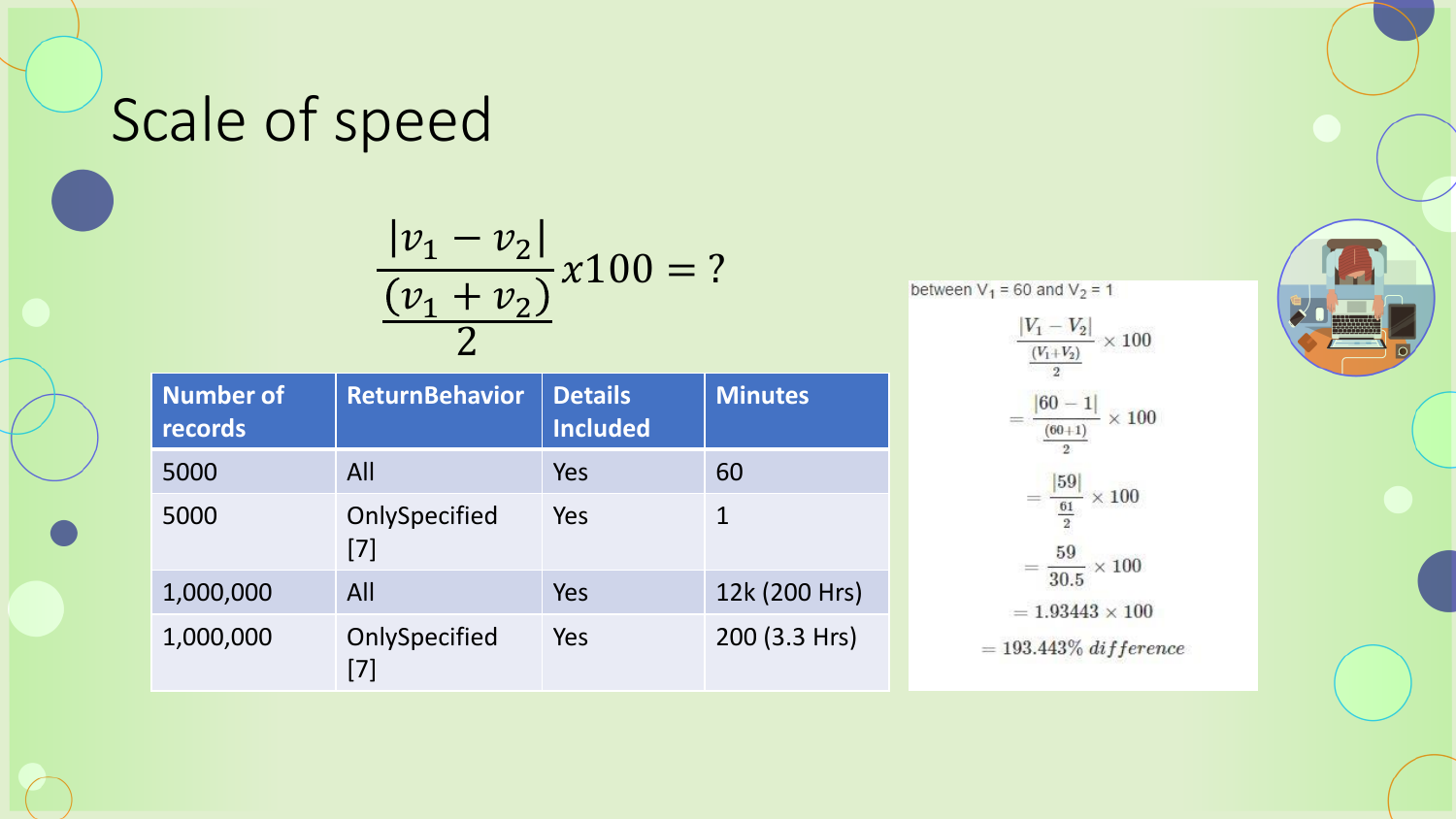#### Generic Inquiries

- Retrieving data through an inquiry can avoid costly Graph logic.
- No cache attached, no problem! Keep those selectors simple.

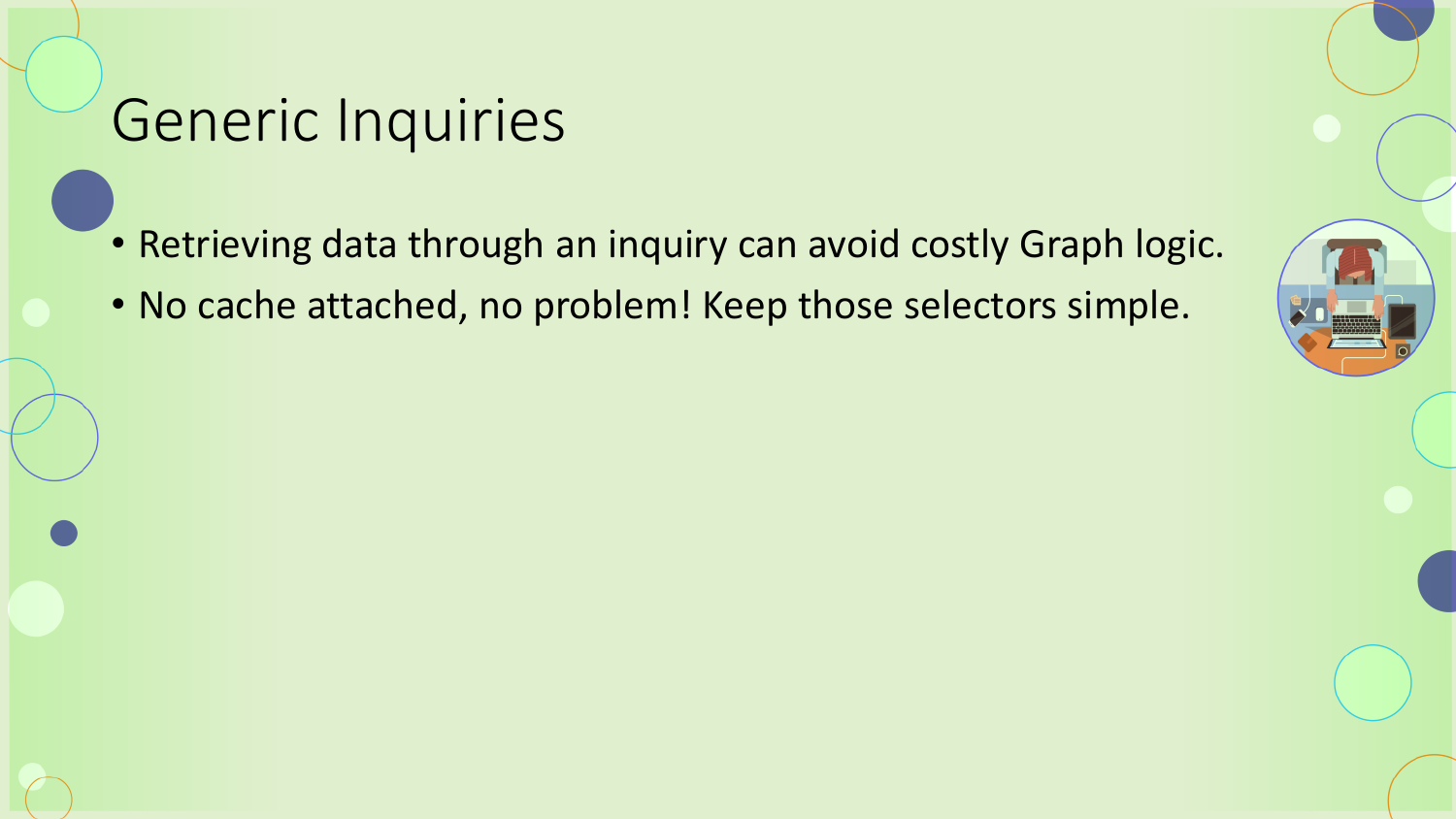### Multi-Threading, Why before the do

- Large external data store to import.
- Large number of records fitting separate criteria to retrieve.
- Large numbers of consecutive records to be processed.
- Large number of records need to be summarized and created.
- Greater utilization of server resources

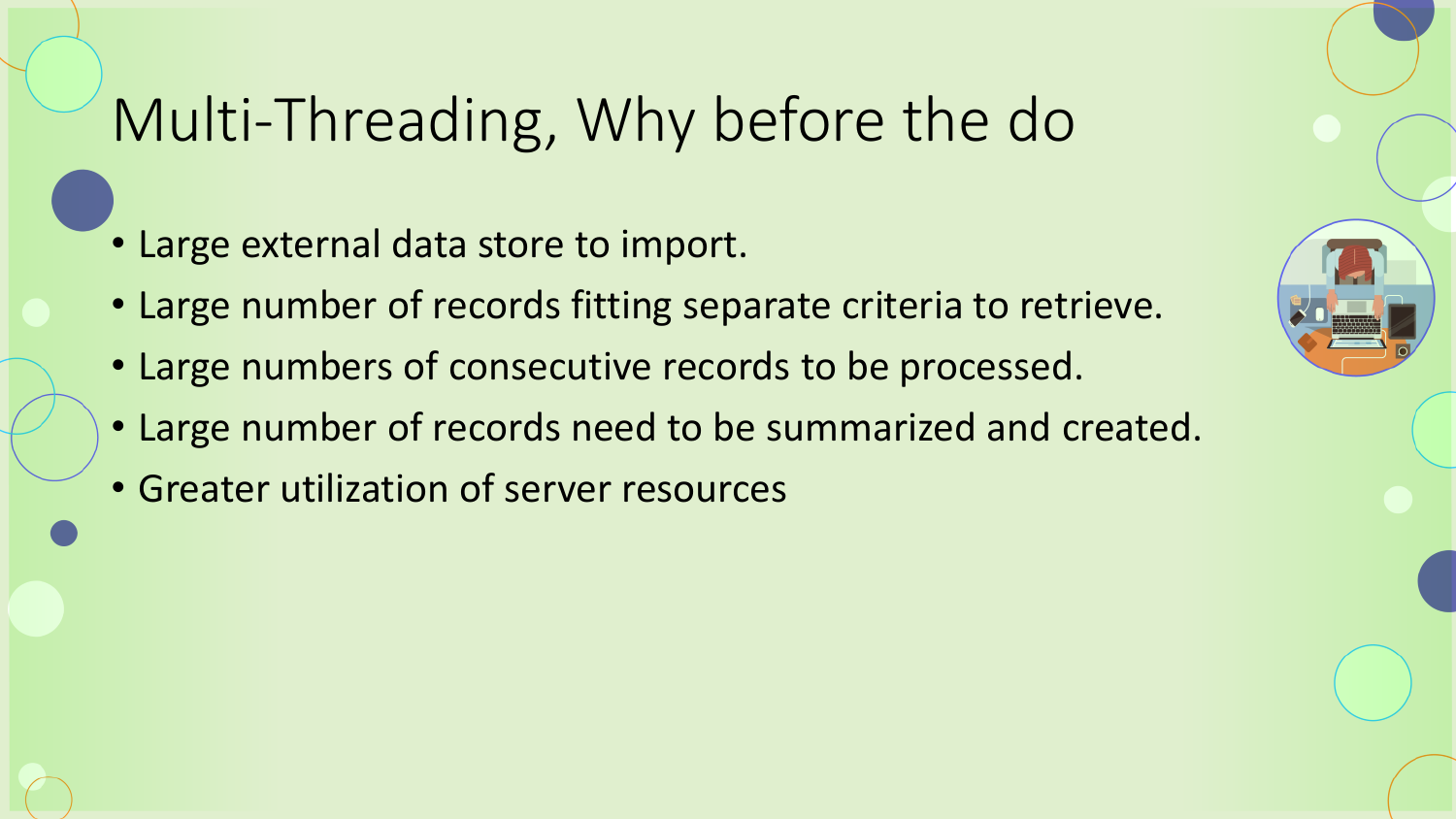## Multi-Threading, Is it faster?

| <b>Records to Create</b> | Number of Threads | <b>Time to Completion</b> |
|--------------------------|-------------------|---------------------------|
| 500                      |                   | 113 Seconds               |
| 500                      |                   | 37 Seconds                |
| 500                      | 10                | 35                        |
| 500                      | 50                | 47                        |



- When applied to the proper criteria
- Non-Linear gain, overhead is a thing
- Limit number of threads in relation to processors available to instance.
- Reserve threads for session management and system processing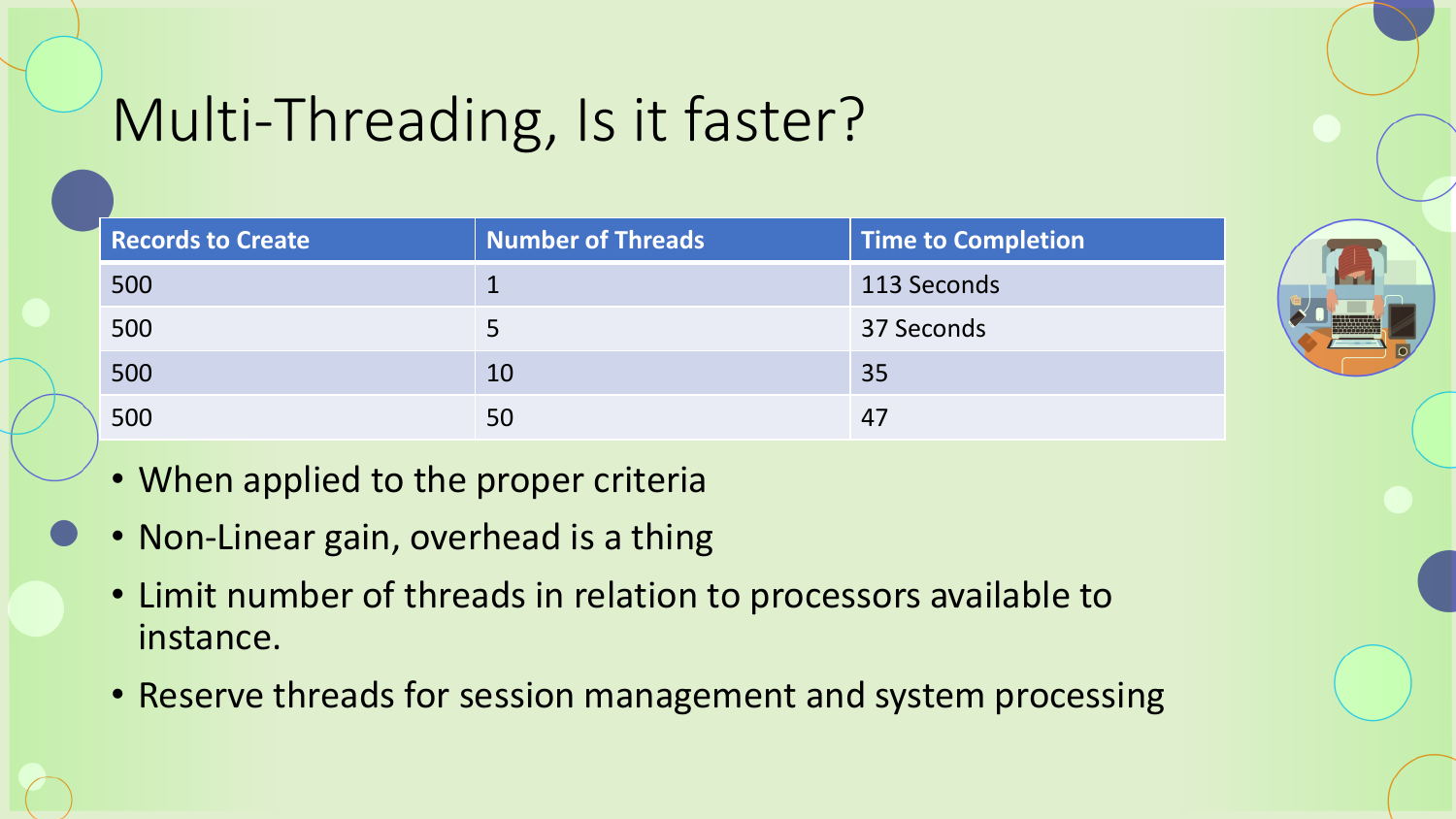## Sample Configuration

- Triple 8 core application servers
- Load balancer
- (24 cores  $*$  2 threads per core) 2 'reserved' threads = 46 threads



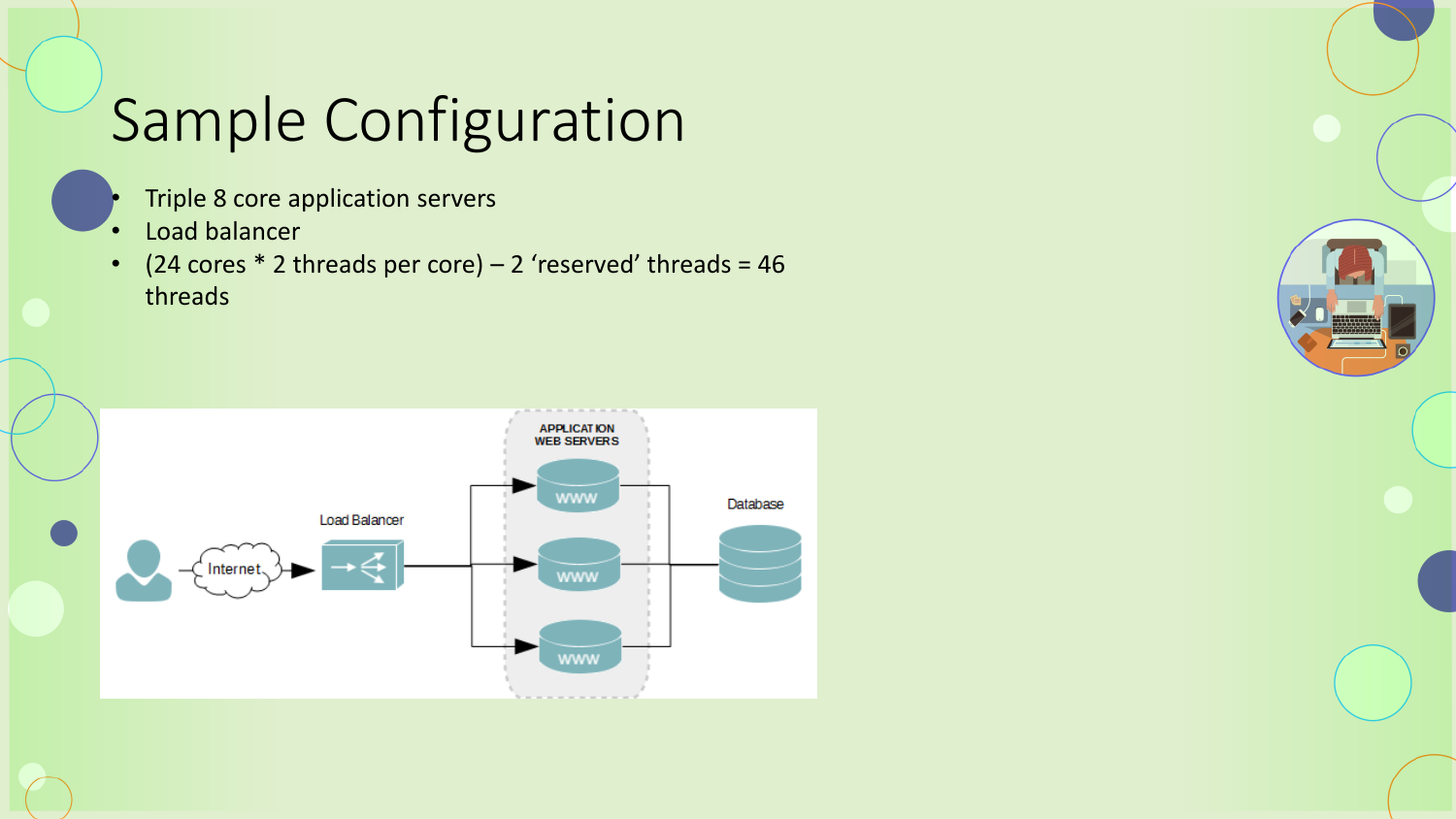#### Notes of implementation

- System.Net.ServicePointManager.DefaultConnectionLimit = 100;
- ClientBase<Acumatica.DefaultSoap>.CacheSetting = CacheSetting.AlwaysOff;
- Proper Implementation of IDisposable

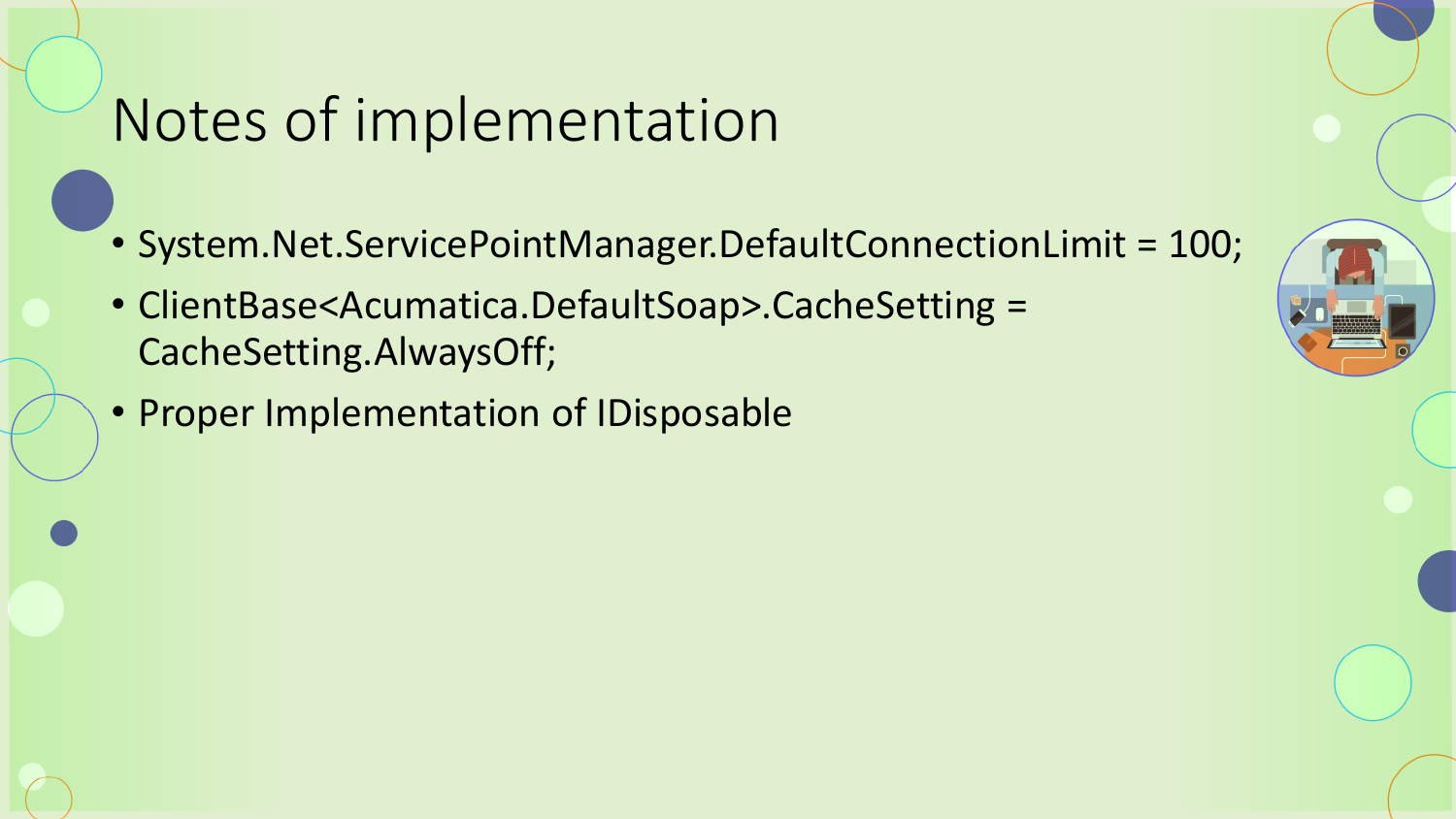## ServicePointManager.DefaultConnectionLimit

- "By default the number of simultaneous connections to a server is controlled by the ServicePoint.ConnectionLimit property. This property is set on this object when the ServicePointManager creates the ServicePoint object for your connections to a host. Connections to the server are queued and will be served by the connections to the server as they become freed from use. The default number of connections is set to 2." ~ http://msdn.microsoft.com/en[us/library/system.net.servicepoint.connectionlimit.aspx](http://msdn.microsoft.com/en-us/library/system.net.servicepoint.connectionlimit.aspx)
- This value should be set relative to the number of threads you are utilizing for Instance requests.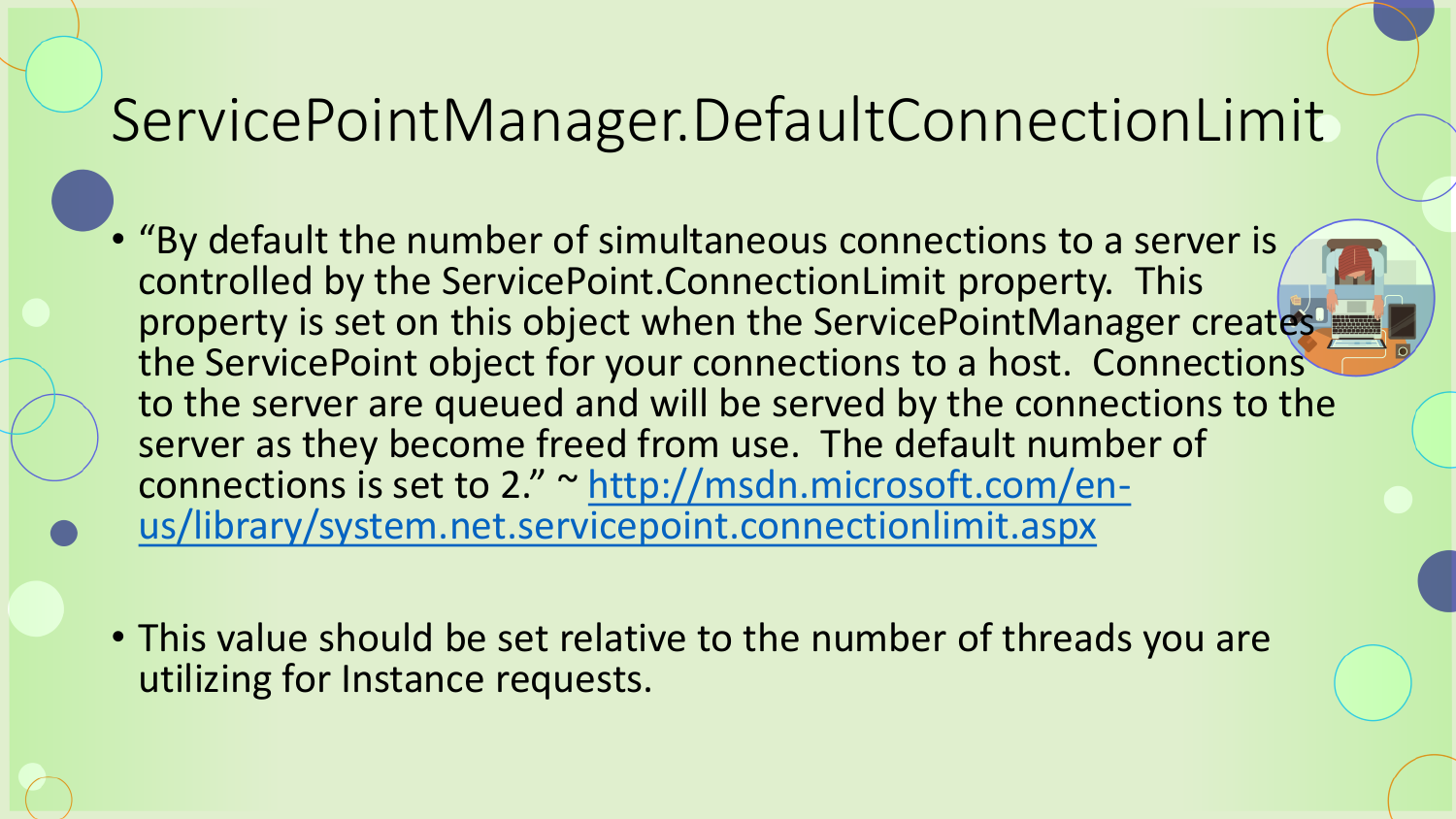## CacheSetting.AlwaysOff

"WCF client applications use the [ChannelFactory<TChannel>](https://docs.microsoft.com/en-us/dotnet/api/system.servicemodel.channelfactory-1) class to create a communication channel with a WCF service. Creating [ChannelFactory<TChannel>](https://docs.microsoft.com/en-us/dotnet/api/system.servicemodel.channelfactory-1) instances incurs some overhead because it involves the following operations:

- 1. Constructing the [ContractDescription](https://docs.microsoft.com/en-us/dotnet/api/system.servicemodel.description.contractdescription) tree
- 2. Reflecting all of the required CLR types
- 3. Constructing the channel stack
- 4. Disposing of resources
- To help minimize this overhead, WCF can cache channel factories when you are using a WCF client proxy."
	- Default behavior will mean your code is actually almost always running **in one session.**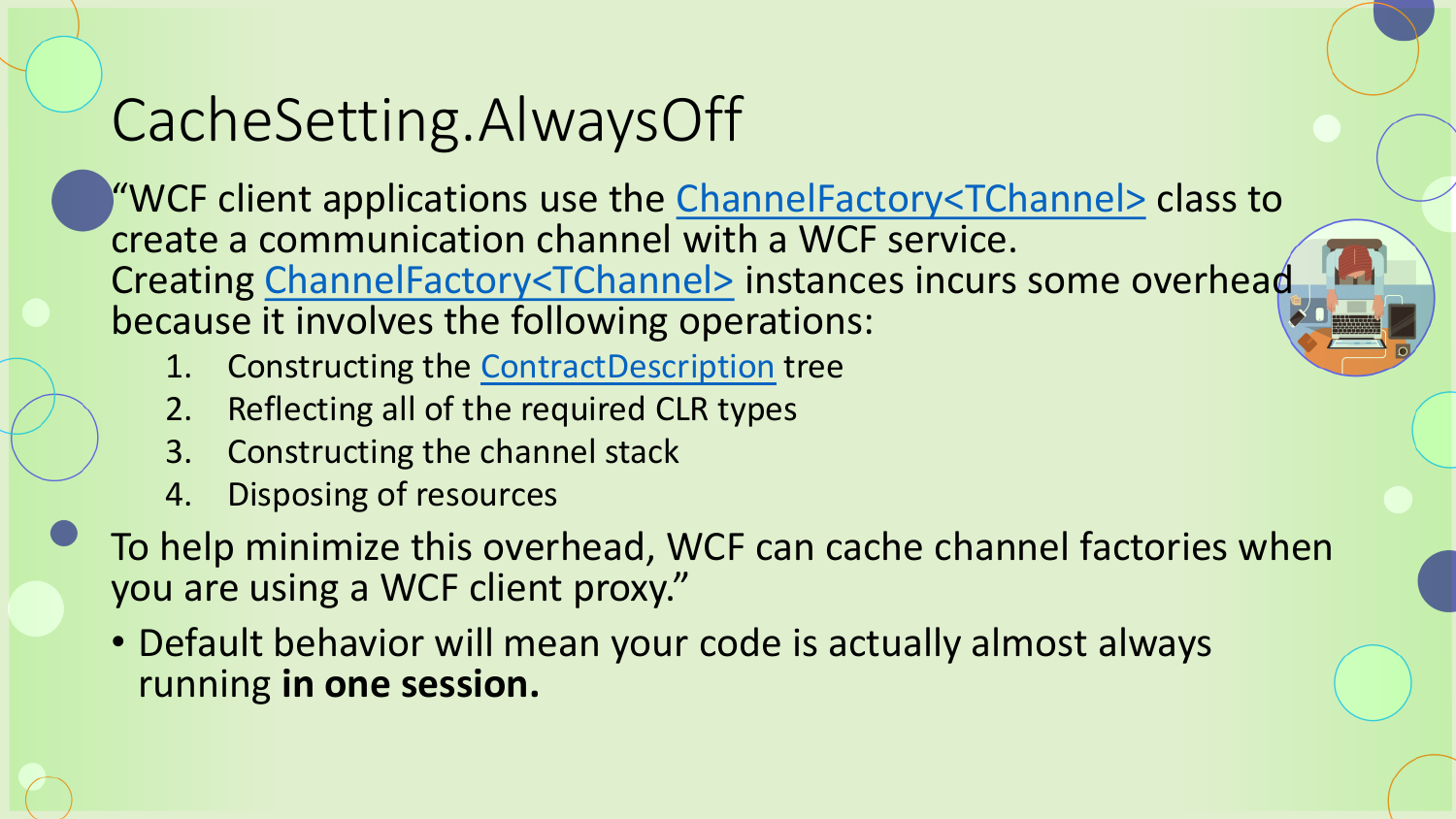#### IDisposable

{

{

}

}

protected virtual void Dispose(bool disposing)

- if (disposing)
	- client.Logout(); client.Close();



• Important to logout before closing connection to avoid maxing out user sessions and forcing log-offs.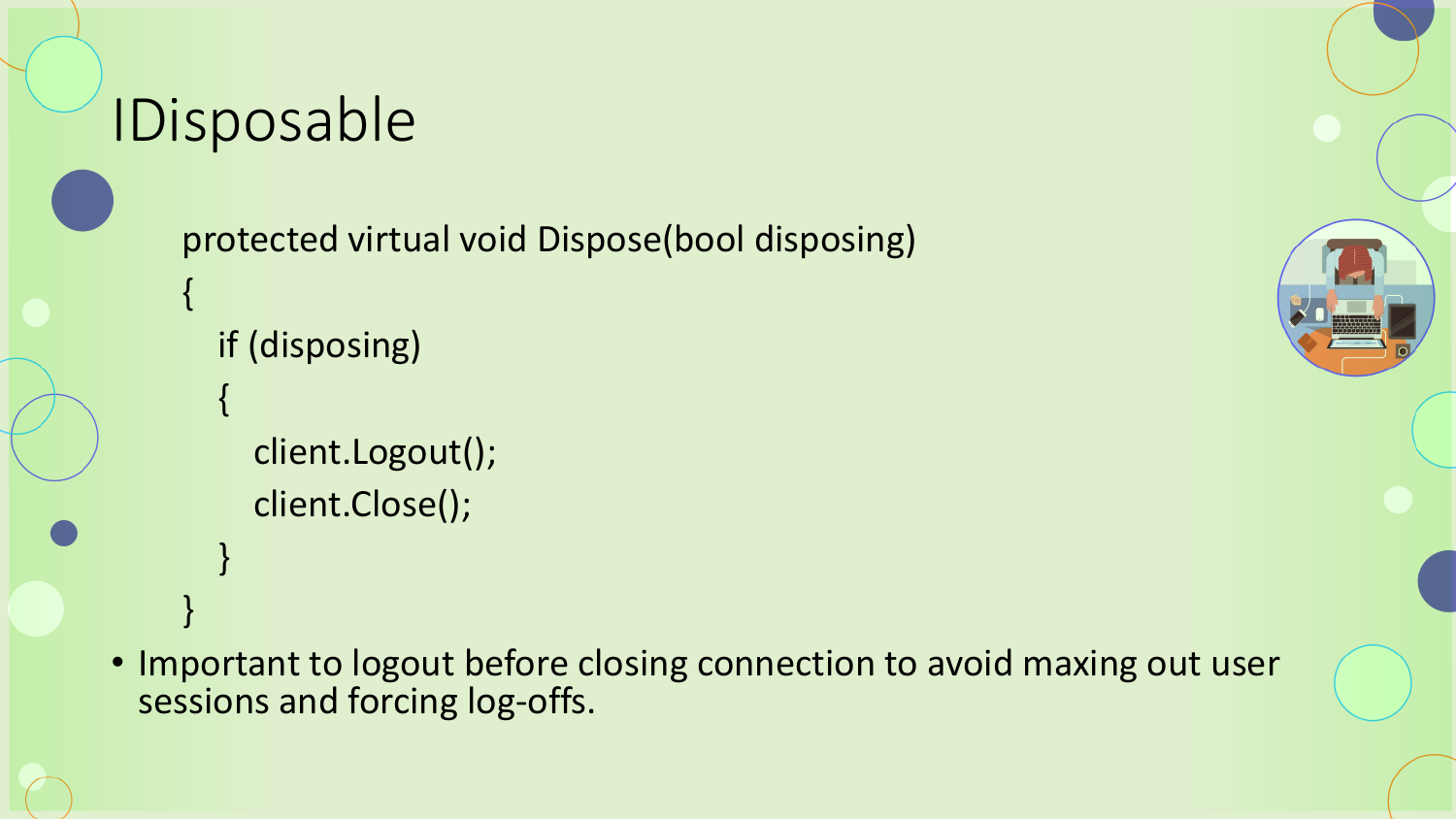#### Remember!

- Utilization of 'ReturnBehavior'
- Avoid Graph logic by creating Generic Inquiry for data retrieval
- Multi-Threading can be a boon.